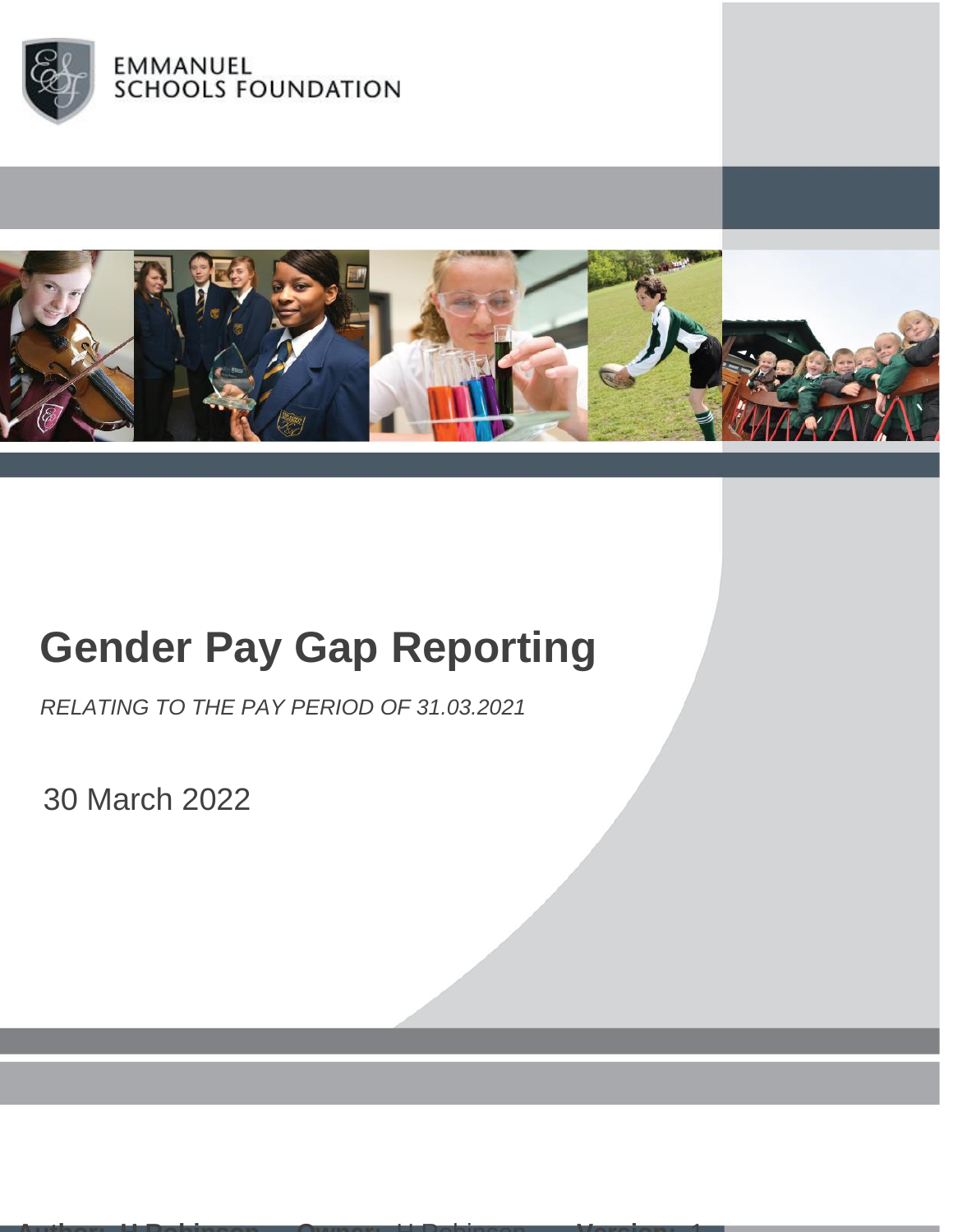

## Approvals

This Report has been approved by:

| Name                | <b>Signature</b> |  |
|---------------------|------------------|--|
| Professor Mark Pike |                  |  |

## **Background**

The Gender Pay Gap statistic does not indicate equal pay – it measures the difference between the *average* pay of *all* women and the *average* pay of *all* men in *all* jobs in the reference group.

At Emmanuel Schools Foundation, our approach is simple; we do not discriminate– we pay people fairly for the job they are employed to do, regardless of gender.

Under the Equality Act 2010 (Gender Pay Gap Information) Regulations, organisations that employ more than 250 people are required to report and publish certain data relating to the pay of men and women in that organisation.

The Regulations set out the methods that employers must use to determine the relevant information and specify that the following information must be calculated and reported on both a government website and the organisation's own website.

- the difference in the mean pay of full-pay men and women, expressed as a percentage.
- $\bullet$  the difference in the median<sup>1</sup> pay of full-pay men and women, expressed as a percentage.
- the difference in mean bonus of men and women, expressed as a percentage.
- the difference in median bonus pay of men and women, expressed as a percentage.
- the proportion of men and women who received bonus pay; and
- the proportion of full-pay men and women in each of four quartile pay bands.

The Regulations also specify that the information must relate to a particular period in time. For Emmanuel Schools Foundation, this means people employed by the Foundation on 31 March 2021; and the pay data relates to wages/salary paid in the pay period relating to that specific date i.e., salary received in March 2021

 $1$  A median is determined by ranking the values by size and selecting the value in the middle of the list.

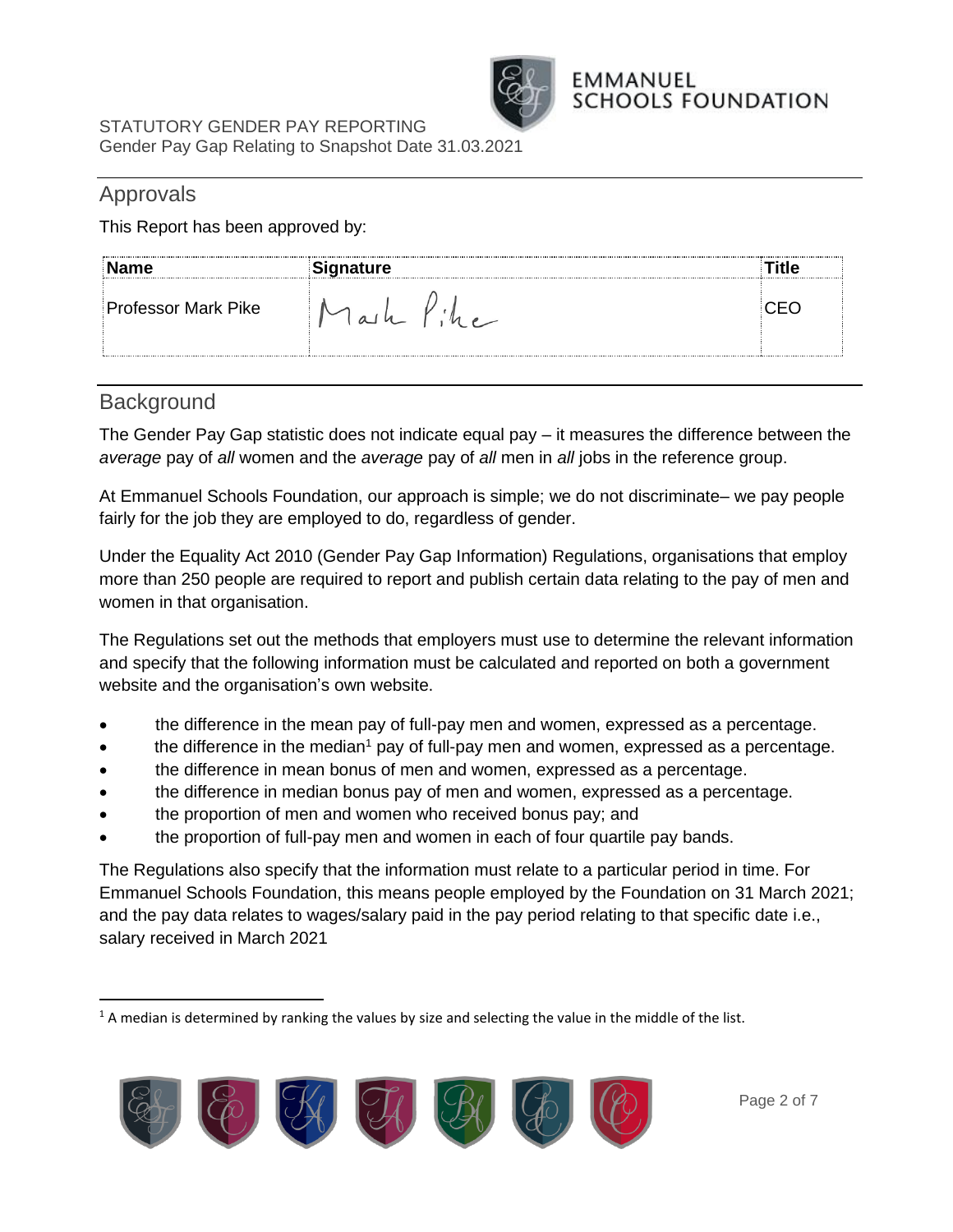

STATUTORY GENDER PAY REPORTING Gender Pay Gap Relating to Snapshot Date 31.03.2021

The Regulations stipulate that "bonus pay" should refer to bonuses paid in the **year** ending 31 March 2021.

We have to report this information no later than 30 March annually.

Since the previous reporting period

Our Headline Pay Gap statistic shows that the overall pay gap has narrowed in Emmanuel Schools owing to the appointment of more female staff at senior leadership level (academic Year 2020- 2021).

|                | <b>Snapshot Date</b><br>31.03.2020<br>(last year) | <b>Snapshot Date</b><br>31.03.2021<br>(this year) |  |  |
|----------------|---------------------------------------------------|---------------------------------------------------|--|--|
| Median Pay Gap | 41.29%                                            | 32.49%                                            |  |  |
| Mean Pay Gap   | 29.23                                             | 25.39%                                            |  |  |

How Emmanuel Schools Foundation Compares

The national median gender pay gap as reported by the Office for National Statistics<sup>2</sup> (using the Annual Survey of Hours and Earnings figures), is 15.4% (for full-time employees, it is 7.9%)

In Education this rises to 25.4%.

|                                             | <b>National</b> | <b>ESF</b> |
|---------------------------------------------|-----------------|------------|
|                                             | (ONS)           |            |
| Median Pay Gap<br>(Education)               | 25.4%           | 32.49%     |
| Median Pay Gap -<br>(Education - Full-Time) | 13.0%           | 8.47%      |
| Median Pay Gap -<br>(Education- Part Time)  | 33.9%           | 51.01%     |
| % Teaching/Management Staff - female        | 53.07%          |            |
| % Support Staff - female                    | 80.8%           |            |

<sup>&</sup>lt;sup>2</sup> Gender pay gap in the UK - [Office for National Statistics \(ons.gov.uk\)](https://www.ons.gov.uk/employmentandlabourmarket/peopleinwork/earningsandworkinghours/bulletins/genderpaygapintheuk/2021)

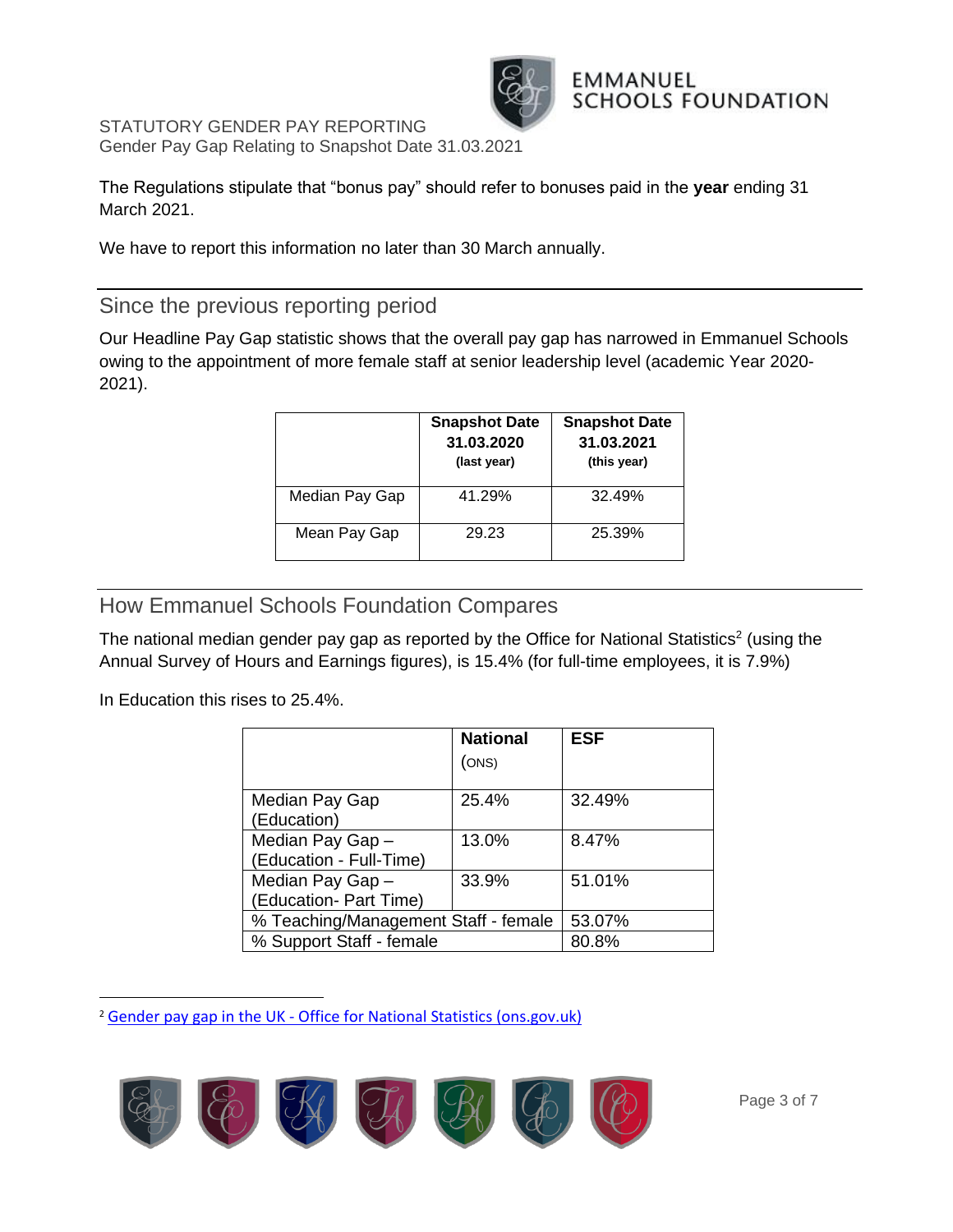

STATUTORY GENDER PAY REPORTING Gender Pay Gap Relating to Snapshot Date 31.03.2021

Whilst we have a 32.49% median gap overall, it can be seen that within quartiles these pay gaps are much lower (less than 11.5%); underlining the fact that we pay the genders equally in respect of the *level* at which they are employed.

However, limiting the data to just full-time employees, the median pay gap in ESF is just 8.47%, and nationally in Education the median full-time pay gap is 13.0%; but the pay gap amongst TTO and PT staff is significantly higher.

|                                               | Male   | <b>Female</b> | <b>Total</b> |
|-----------------------------------------------|--------|---------------|--------------|
| <b>Full Time</b><br><b>Headcount</b>          | 235    | 268           | 503          |
| <b>Full Time Mean</b><br>Pay Gap              | 9.73%  |               |              |
| <b>Full Time Median</b><br>Pay Gap            | 8.47%  |               |              |
| <b>Part Time/TTO</b><br><b>Head Count</b>     | 66     | 417           | 481          |
| <b>Part Time/TTO</b><br><b>Mean Pay Gap</b>   | 13.32% |               |              |
| <b>Part Time/TTO</b><br><b>Median Pay Gap</b> | 51.01% |               |              |

This serves to demonstrate that the wider gaps reported both nationally, and locally, are driven by the proportion of women being employed in part-time roles, which are typically lower paid.

Amongst Teaching and Management staff, we have a split of male (39%) to female (61%) and here the median pay gap is 8.17%.

|                                           | Male      | Female | Total |
|-------------------------------------------|-----------|--------|-------|
| <b>Teaching/Management Heads</b>          | 221       | 346    | 567   |
| Teach. & Mgment Mean Pay Gap              | 12.98%    |        |       |
| <b>Teach. &amp; Mgment Median Pay Gap</b> | 8.17%     |        |       |
| <b>Support Headcount</b>                  | 80<br>337 |        | 417   |
| <b>Support Mean Pay Gap</b>               | 13.27%    |        |       |
| 12.52%<br><b>Support Median Pay Gap</b>   |           |        |       |

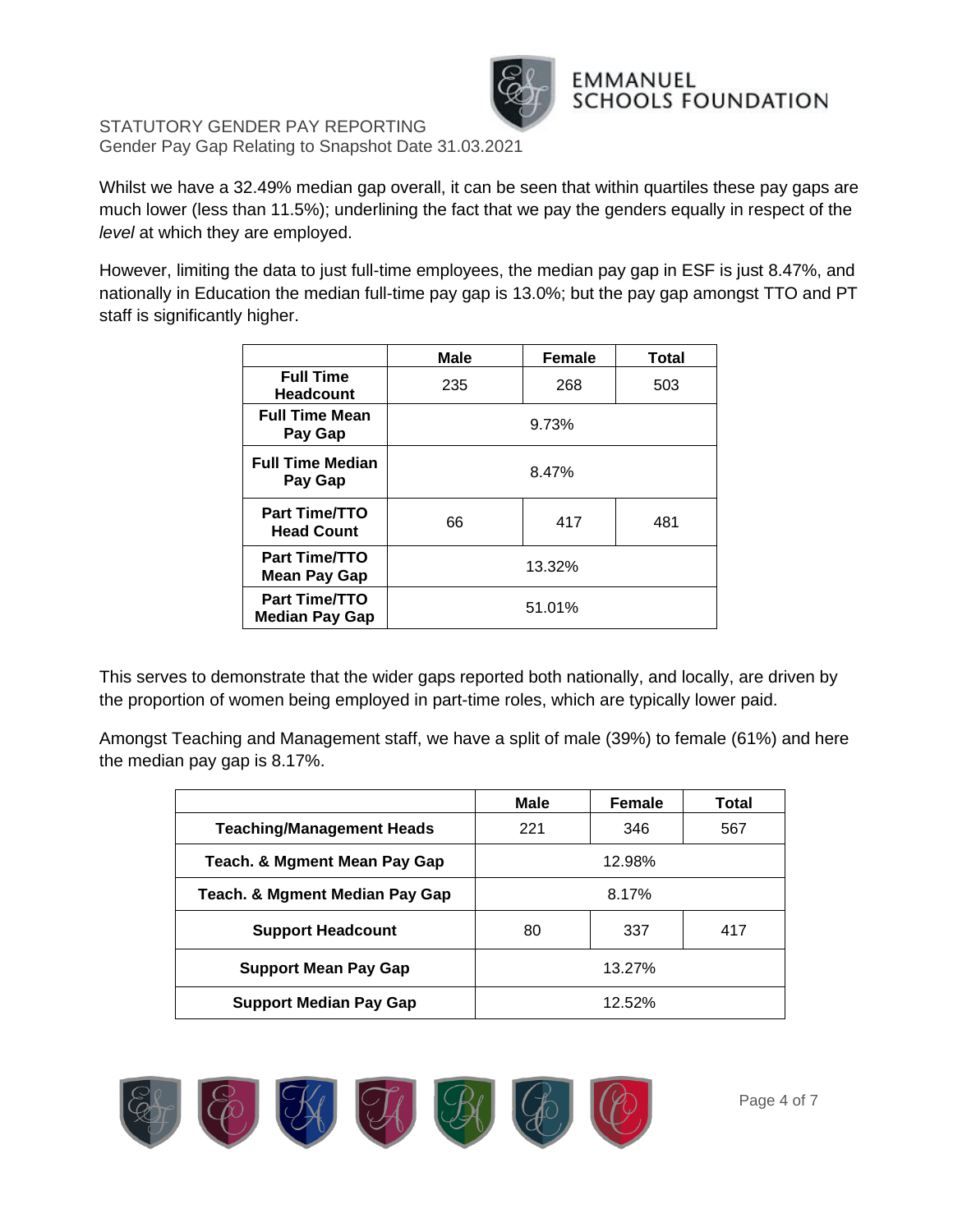STATUTORY GENDER PAY REPORTING Gender Pay Gap Relating to Snapshot Date 31.03.2021



However, with support where 81% of staff are female and 87% of the roles are part time, the gender pay gap is 12.52%. This is because these lower paid jobs are mostly undertaken by women, with few men in this population. In the lowest quartile, 231 of the 246 posts are part-time; and 213 (92%) of these part-time posts are held by women.

The effect of career breaks and part-time working to look after children is likely to have affected female career progression within the organisation, meaning that men hold a greater proportion of the highest-paid roles. In ESF only 12.6% of the highest paid roles are part-time, compared to 94% of the lowest.

- women are more likely than men to have had breaks from work that have affected their career progression.
- women are more likely to work part time, and in ESF as well as across the UK many of the jobs that are available on a part-time basis are relatively low paid.

However, the gender pay gap narrows further when you compare similarly paid jobs – in each of the 4 quartiles the pay is less than 11.5%.

Only 14 bonuses were paid in the relevant reporting period, twelve of which were contractual.

### **What we are doing to address the gender pay gap**

- Fewer people will now receive non-contractual bonus payments (this will not be evidenced until snapshot date 2023)
- We will continue to work (with for example maternity returners) to identify ways in which female staff can continue to contribute at a senior level.
- We will continue to pay men and women fairly for the work they do, regardless of gender.

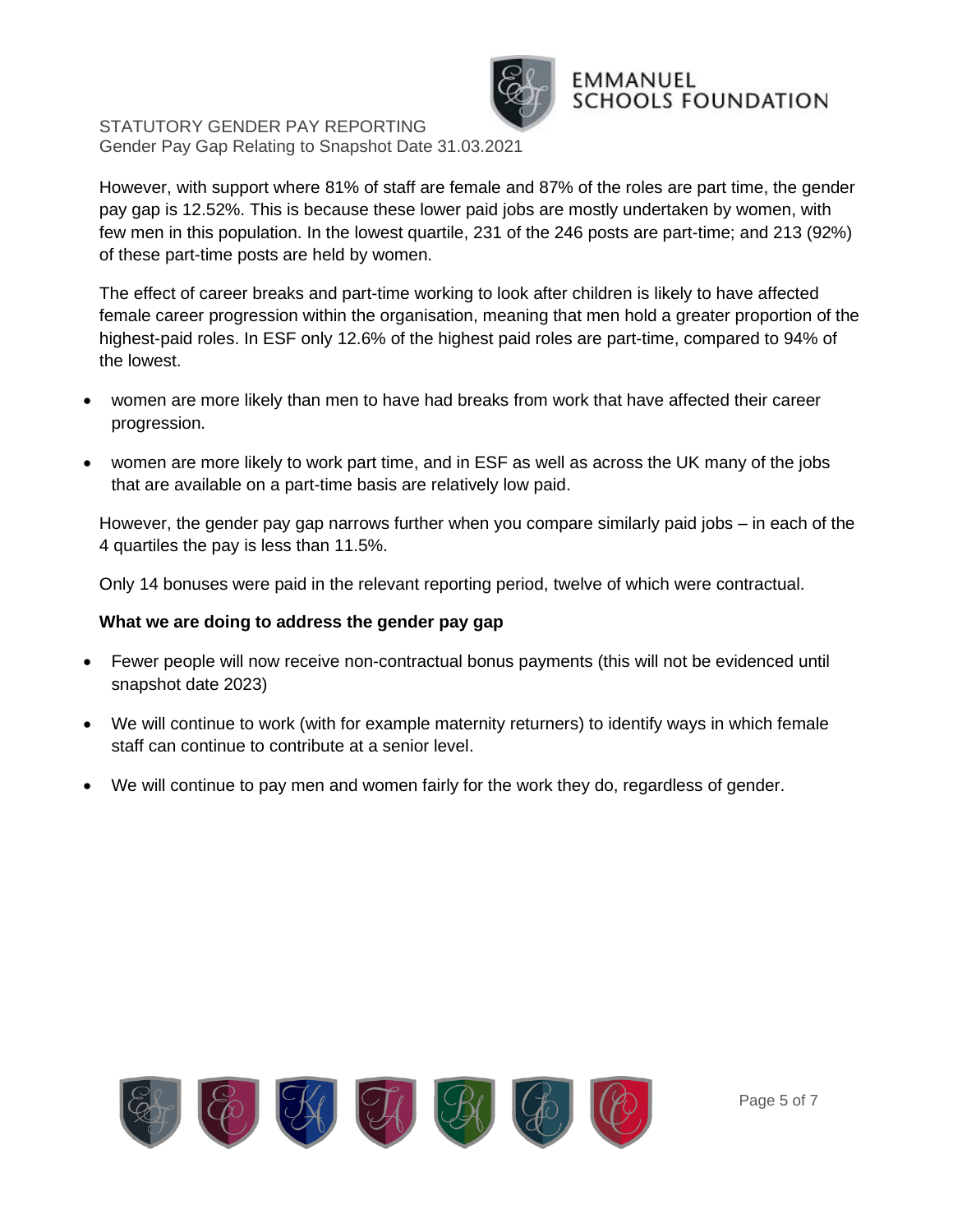

#### STATUTORY GENDER PAY REPORTING Gender Pay Gap Relating to Snapshot Date 31.03.2021

#### **Our Data**

| <b>SNAPSHOT DATE 31.03.2021</b>                        |             |               |              |  |
|--------------------------------------------------------|-------------|---------------|--------------|--|
|                                                        | <b>MALE</b> | <b>FEMALE</b> | <b>TOTAL</b> |  |
| <b>Relevant Employees</b>                              | 302         | 682           | 984          |  |
| <b>Proportion</b>                                      | 30.69%      | 69.31%        |              |  |
| <b>GAP Mean Hourly</b><br>Rate                         | 25.39%      |               |              |  |
| <b>GAP Median Hourly</b><br>Rate                       | 32.49%      |               |              |  |
| <b>GAP Mean Bonus</b>                                  | 54.83%      |               |              |  |
| <b>GAP Median Bonus</b>                                | 0%          |               |              |  |
| <b>Proportion of staff</b><br><b>Receiving a Bonus</b> | 1.55%       | 1.19%         | 1.30%        |  |
| <b>Proportion in Upper</b><br>Quartile                 | 50.00%      | 50.00%        |              |  |
| <b>Proportion in Upper</b><br><b>Mid Quartile</b>      | 34.15%      | 65.85%        |              |  |
| <b>Proportion in Lower</b><br><b>Mid Quartile</b>      | 26.83%      | 73.17%        |              |  |
| <b>Proportion in Lower</b><br>Quartile                 | 11.38%      | 88.62%        |              |  |

| <b>SNAPSHOT DATE 31.03.2020</b>                   |                |               |              |  |
|---------------------------------------------------|----------------|---------------|--------------|--|
|                                                   | <b>MALE</b>    | <b>FEMALE</b> | <b>TOTAL</b> |  |
| <b>Relevant Employees</b>                         | 298            | 653           | 951          |  |
| <b>Proportion</b>                                 | 31.34%         | 68.66%        |              |  |
| <b>GAP Mean Hourly</b><br>Rate                    | 29.23%         |               |              |  |
| <b>GAP Median Hourly</b><br>Rate                  | 41.29%         |               |              |  |
| <b>GAP Mean Bonus</b>                             | 89.71%         |               |              |  |
| <b>GAP Median Bonus</b>                           | 89.71%         |               |              |  |
| <b>Proportion staff</b><br>receiving a bonus      | 0.34%<br>0.15% |               | 0.21%        |  |
| <b>Proportion in Upper</b><br>Quartile            | 50.63%         | 49.37%        |              |  |
| <b>Proportion in Upper</b><br><b>Mid Quartile</b> | 35.29%         | 64.71%        |              |  |
| <b>Proportion in Lower</b><br><b>Mid Quartile</b> | 32.77%         | 67.23%        |              |  |
| <b>Proportion in Lower</b><br>Quartile            | 7.14%          | 92.86%        |              |  |